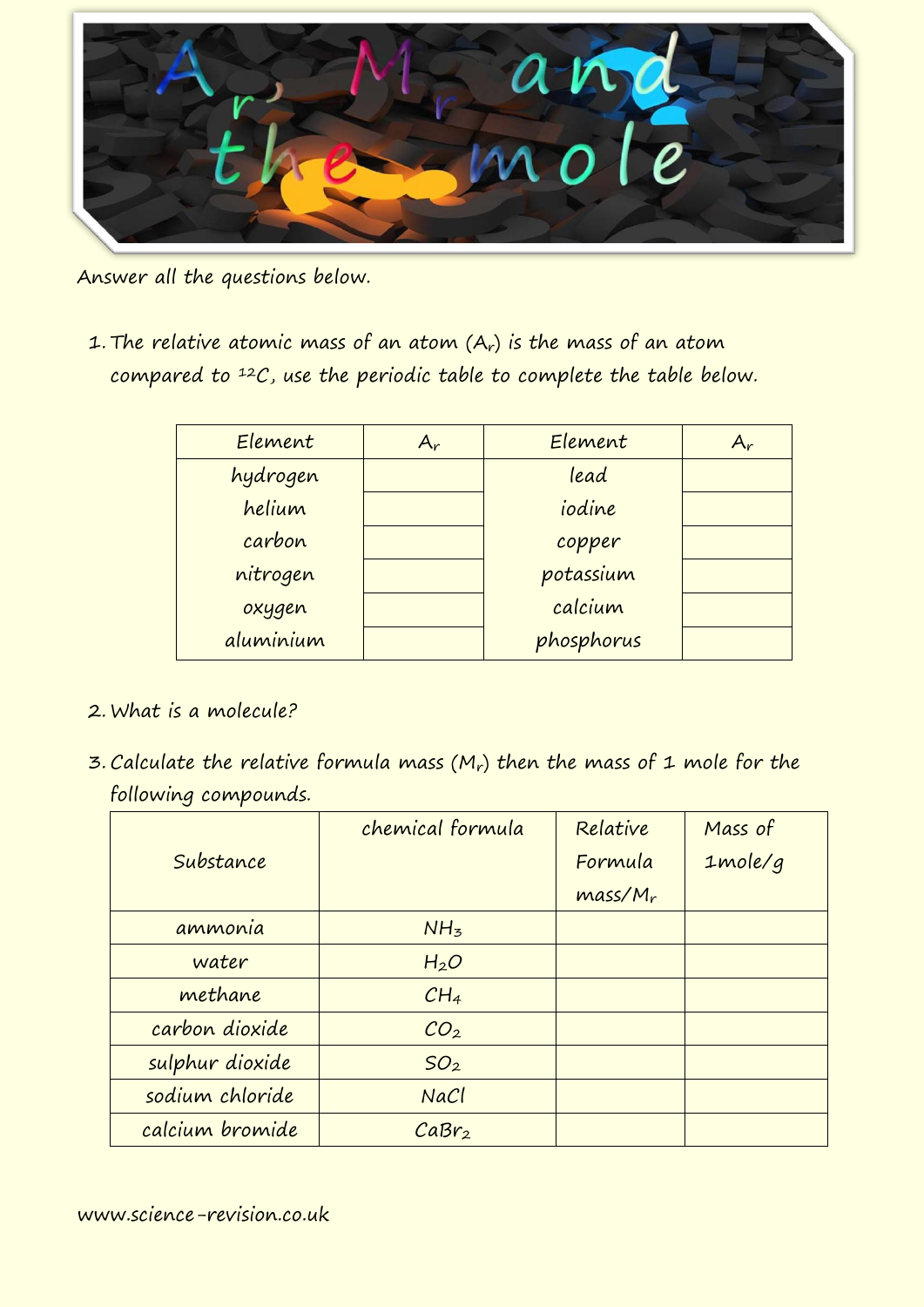|                   | chemical formula  | Relative   | Mass of    |
|-------------------|-------------------|------------|------------|
| Substance         |                   | Formula    | $1$ mole/g |
|                   |                   | $mass/M_r$ |            |
| glucose           | $C_6H_{12}O_6$    |            |            |
| Sodium nitrate    | NaNO <sub>3</sub> |            |            |
| Calcium phosphate | $Ca3(PO4)2$       |            |            |
| Aluminium         | $Al_2(CO_3)_{3}$  |            |            |
| carbonate         |                   |            |            |